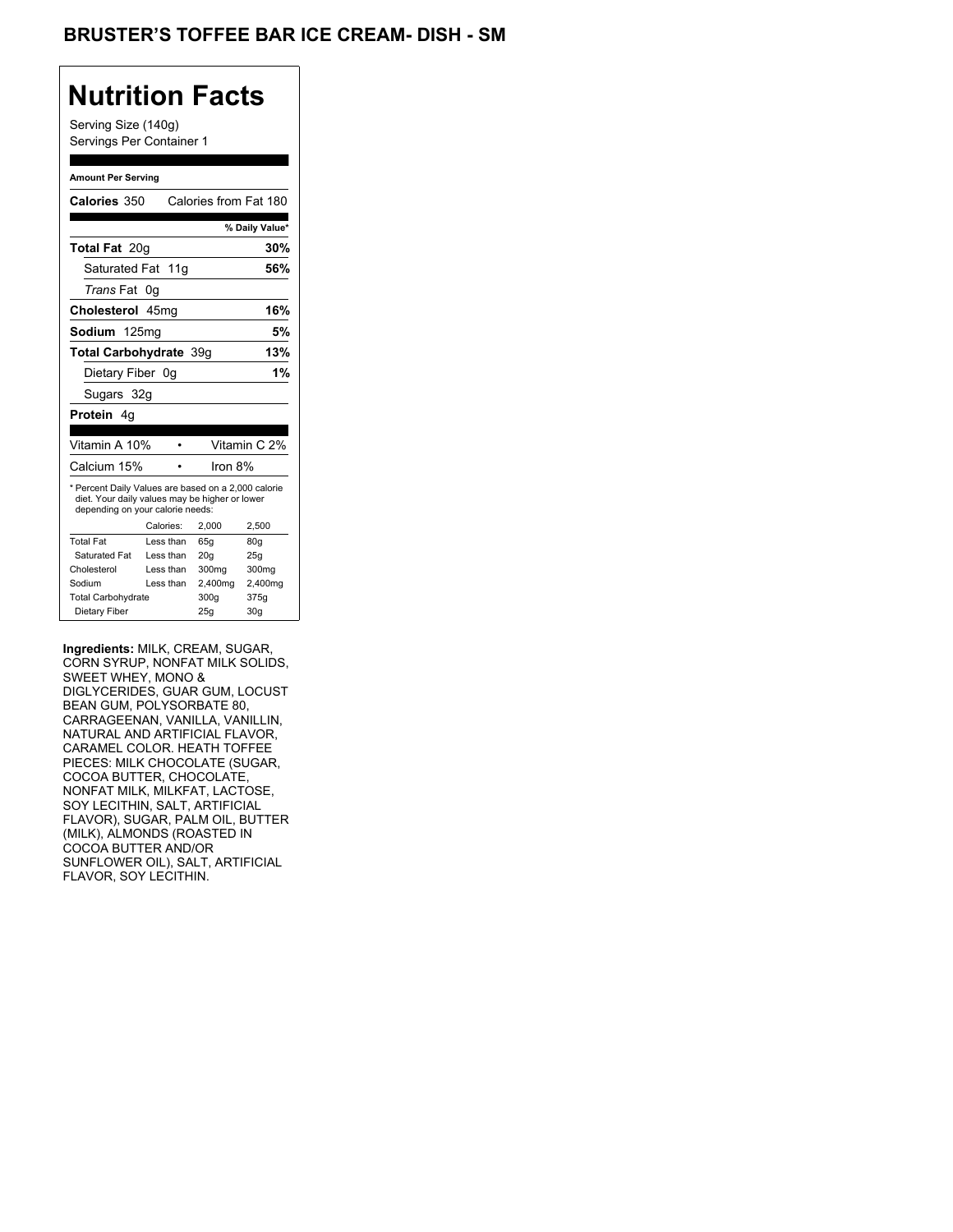## BRUSTER'S TOFFEE BAR ICE CREAM- DISH - REG

## Nutrition Facts

Serving Size (210g) Servings Per Container 1

#### Amount Per Serving

| Calories 520                                                                                                                              |           | Calories from Fat 260 |                 |
|-------------------------------------------------------------------------------------------------------------------------------------------|-----------|-----------------------|-----------------|
|                                                                                                                                           |           |                       | % Daily Value*  |
| Total Fat 29q                                                                                                                             |           |                       | 45%             |
| Saturated Fat 17g                                                                                                                         |           |                       | 84%             |
| Trans Fat                                                                                                                                 | 0g        |                       |                 |
| Cholesterol                                                                                                                               | 70mg      |                       | 23%             |
| Sodium 180mg                                                                                                                              |           |                       | 8%              |
| Total Carbohydrate 58g                                                                                                                    |           |                       | 19%             |
| Dietary Fiber 0q                                                                                                                          |           |                       | 1%              |
| Sugars 48g                                                                                                                                |           |                       |                 |
| Protein<br>6g                                                                                                                             |           |                       |                 |
|                                                                                                                                           |           |                       |                 |
| Vitamin A 15%                                                                                                                             |           |                       | Vitamin C 4%    |
| Calcium 20%                                                                                                                               |           | Iron 10%              |                 |
| * Percent Daily Values are based on a 2,000 calorie<br>diet. Your daily values may be higher or lower<br>depending on your calorie needs: |           |                       |                 |
|                                                                                                                                           | Calories: | 2,000                 | 2,500           |
| <b>Total Fat</b>                                                                                                                          | Less than | 65q                   | 80g             |
| Saturated Fat                                                                                                                             | Less than | 20q                   | 25q             |
| Cholesterol                                                                                                                               | Less than | 300mg                 | 300mg           |
| Sodium                                                                                                                                    | Less than | 2,400mg               | 2,400mg         |
| <b>Total Carbohydrate</b>                                                                                                                 |           | 300q                  | 375g            |
| Dietary Fiber                                                                                                                             |           | 25g                   | 30 <sub>g</sub> |

Ingredients: MILK, CREAM, SUGAR, CORN SYRUP, NONFAT MILK SOLIDS, SWEET WHEY, MONO & DIGLYCERIDES, GUAR GUM, LOCUST BEAN GUM, POLYSORBATE 80, CARRAGEENAN, VANILLA, VANILLIN, NATURAL AND ARTIFICIAL FLAVOR, CARAMEL COLOR. HEATH TOFFEE PIECES: MILK CHOCOLATE (SUGAR, COCOA BUTTER, CHOCOLATE, NONFAT MILK, MILKFAT, LACTOSE, SOY LECITHIN, SALT, ARTIFICIAL FLAVOR), SUGAR, PALM OIL, BUTTER (MILK), ALMONDS (ROASTED IN COCOA BUTTER AND/OR SUNFLOWER OIL), SALT, ARTIFICIAL FLAVOR, SOY LECITHIN.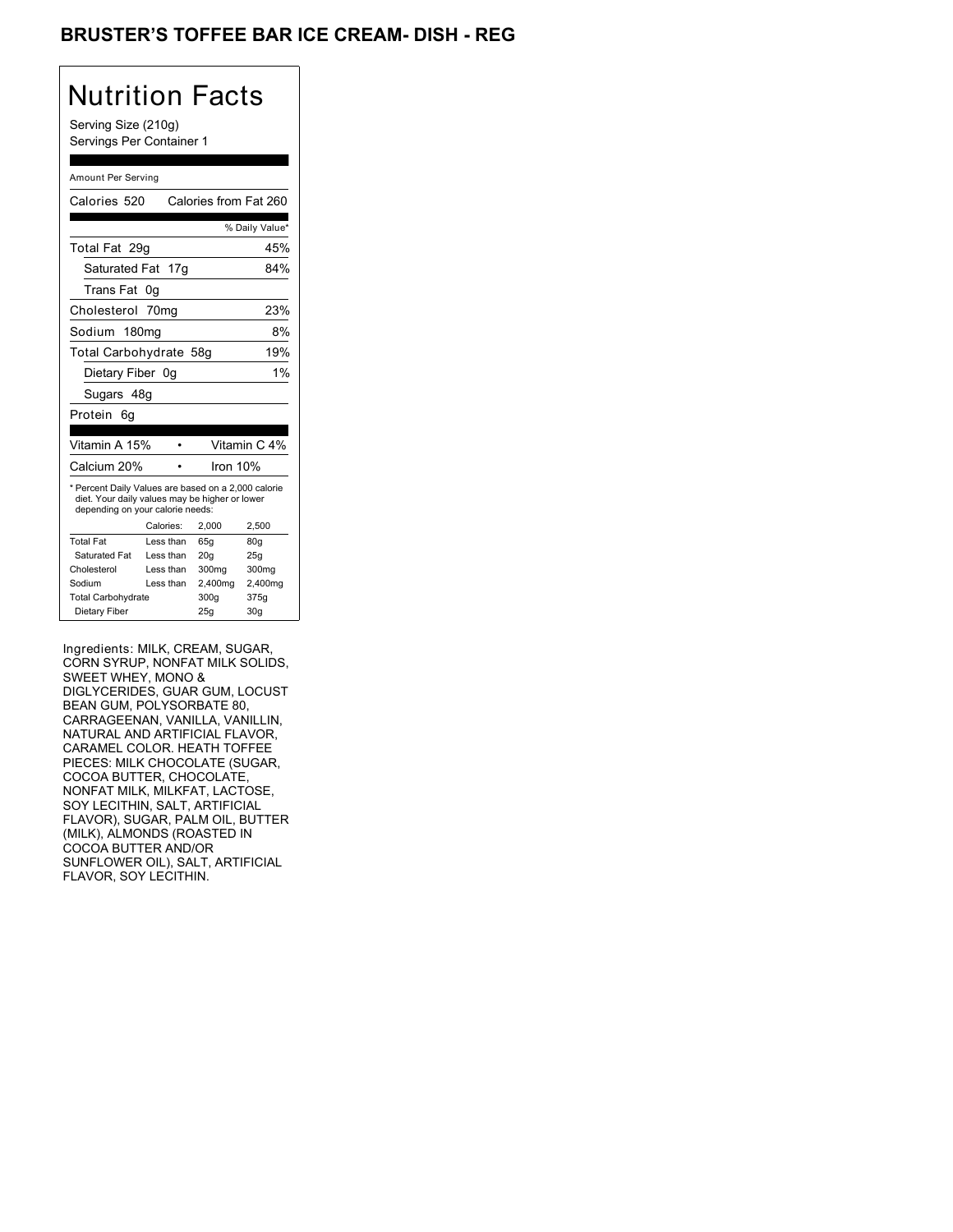## BRUSTER'S TOFFEE BAR ICE CREAM- DISH - LG

## Nutrition Facts

Serving Size (280g) Servings Per Container 1

#### Amount Per Serving

| Calories 700                                                                                                                              |                  | Calories from Fat 350 |                 |
|-------------------------------------------------------------------------------------------------------------------------------------------|------------------|-----------------------|-----------------|
|                                                                                                                                           |                  |                       | % Daily Value*  |
| Total Fat 39g                                                                                                                             |                  |                       | 60%             |
| Saturated Fat 22g                                                                                                                         |                  |                       | 112%            |
| Trans Fat                                                                                                                                 | 0g               |                       |                 |
| Cholesterol                                                                                                                               | 95 <sub>mq</sub> |                       | 31%             |
| Sodium 250mg                                                                                                                              |                  |                       | 10%             |
| Total Carbohydrate 78g                                                                                                                    |                  |                       | 26%             |
| Dietary Fiber 0g                                                                                                                          |                  |                       | 1%              |
| Sugars 64g                                                                                                                                |                  |                       |                 |
| Protein<br>8q                                                                                                                             |                  |                       |                 |
|                                                                                                                                           |                  |                       |                 |
| Vitamin A 20%                                                                                                                             |                  |                       | Vitamin C 6%    |
| Calcium 25%                                                                                                                               |                  | lron 15%              |                 |
| * Percent Daily Values are based on a 2,000 calorie<br>diet. Your daily values may be higher or lower<br>depending on your calorie needs: |                  |                       |                 |
|                                                                                                                                           | Calories:        | 2,000                 | 2,500           |
| <b>Total Fat</b>                                                                                                                          | Less than        | 65q                   | 80g             |
| Saturated Fat                                                                                                                             | Less than        | 20q                   | 25g             |
| Cholesterol                                                                                                                               | Less than        | 300 <sub>mq</sub>     | 300mg           |
| Sodium                                                                                                                                    | Less than        | 2,400mg               | 2,400mg         |
| <b>Total Carbohydrate</b>                                                                                                                 |                  | 300q                  | 375g            |
| Dietary Fiber                                                                                                                             |                  | 25g                   | 30 <sub>g</sub> |

Ingredients: MILK, CREAM, SUGAR, CORN SYRUP, NONFAT MILK SOLIDS, SWEET WHEY, MONO & DIGLYCERIDES, GUAR GUM, LOCUST BEAN GUM, POLYSORBATE 80, CARRAGEENAN, VANILLA, VANILLIN, NATURAL AND ARTIFICIAL FLAVOR, CARAMEL COLOR. HEATH TOFFEE PIECES: MILK CHOCOLATE (SUGAR, COCOA BUTTER, CHOCOLATE, NONFAT MILK, MILKFAT, LACTOSE, SOY LECITHIN, SALT, ARTIFICIAL FLAVOR), SUGAR, PALM OIL, BUTTER (MILK), ALMONDS (ROASTED IN COCOA BUTTER AND/OR SUNFLOWER OIL), SALT, ARTIFICIAL FLAVOR, SOY LECITHIN.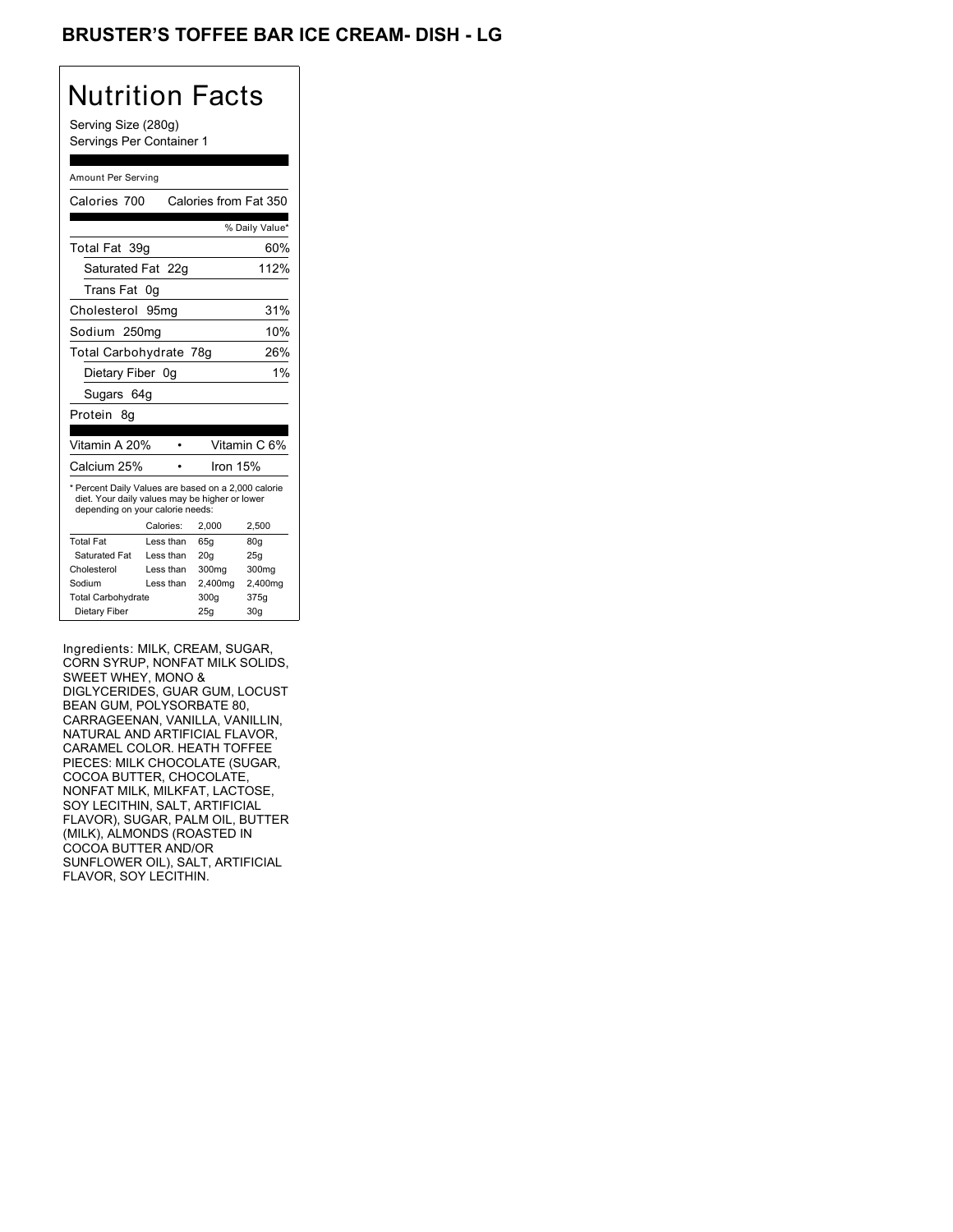## BRUSTER'S TOFFEE BAR ICE CREAM- SUGAR CONE - SM

## Nutrition Facts

Serving Size (153g) Servings Per Container 1

### Amount Per Serving

| Calories 400                                                 | Calories from Fat 180 |
|--------------------------------------------------------------|-----------------------|
|                                                              | % Daily Value*        |
| Total Fat 20g                                                | 31%                   |
| Saturated Fat 11g                                            | 56%                   |
| Trans Fat 0q                                                 |                       |
| Cholesterol 45mg                                             | 16%                   |
| Sodium 140mg                                                 | 6%                    |
| Total Carbohydrate 51g                                       | 17%                   |
| Dietary Fiber 0g                                             | $1\%$                 |
| Sugars 35g                                                   |                       |
| Protein 5q                                                   |                       |
| Vitamin A 10%                                                | Vitamin C 2%          |
| Calcium 15%                                                  | Iron $10%$            |
| * Percent Daily Values are based on a 2,000 calorie<br>diet. |                       |

Ingredients: MILK, CREAM, SUGAR, CORN SYRUP, NONFAT MILK SOLIDS, SWEET WHEY, MONO & DIGLYCERIDES, GUAR GUM, LOCUST BEAN GUM, POLYSORBATE 80, CARRAGEENAN, VANILLA, VANILLIN, NATURAL AND ARTIFICIAL FLAVOR, CARAMEL COLOR. HEATH TOFFEE PIECES: MILK CHOCOLATE (SUGAR, COCOA BUTTER, CHOCOLATE, NONFAT MILK, MILKFAT, LACTOSE, SOY LECITHIN, SALT, ARTIFICIAL FLAVOR), SUGAR, PALM OIL, BUTTER (MILK), ALMONDS (ROASTED IN COCOA BUTTER AND/OR SUNFLOWER OIL), SALT, ARTIFICIAL FLAVOR, SOY LECITHIN. SUGAR CONE: ENRICHED WHEAT FLOUR (ENRICHED WITH NIACIN, REDUCED IRON, THIAMIN MONONITRATE, RIBOFLAVIN, FOLIC ACID), TAPIOCA FLOUR, SUGAR, VEGETABLE SHORTENING (SOYBEAN AND/OR CANOLA OIL, MODIFIED PALM OIL, SOY LECITHIN, AND/OR PARTIALLY HYDROGENATED SOYBEAN OIL), OAT FIBER AND/OR VEGETABLE FIBER, SALT, CARAMEL COLOR, ARTIFICIAL FLAVOR, SOY LECITHIN.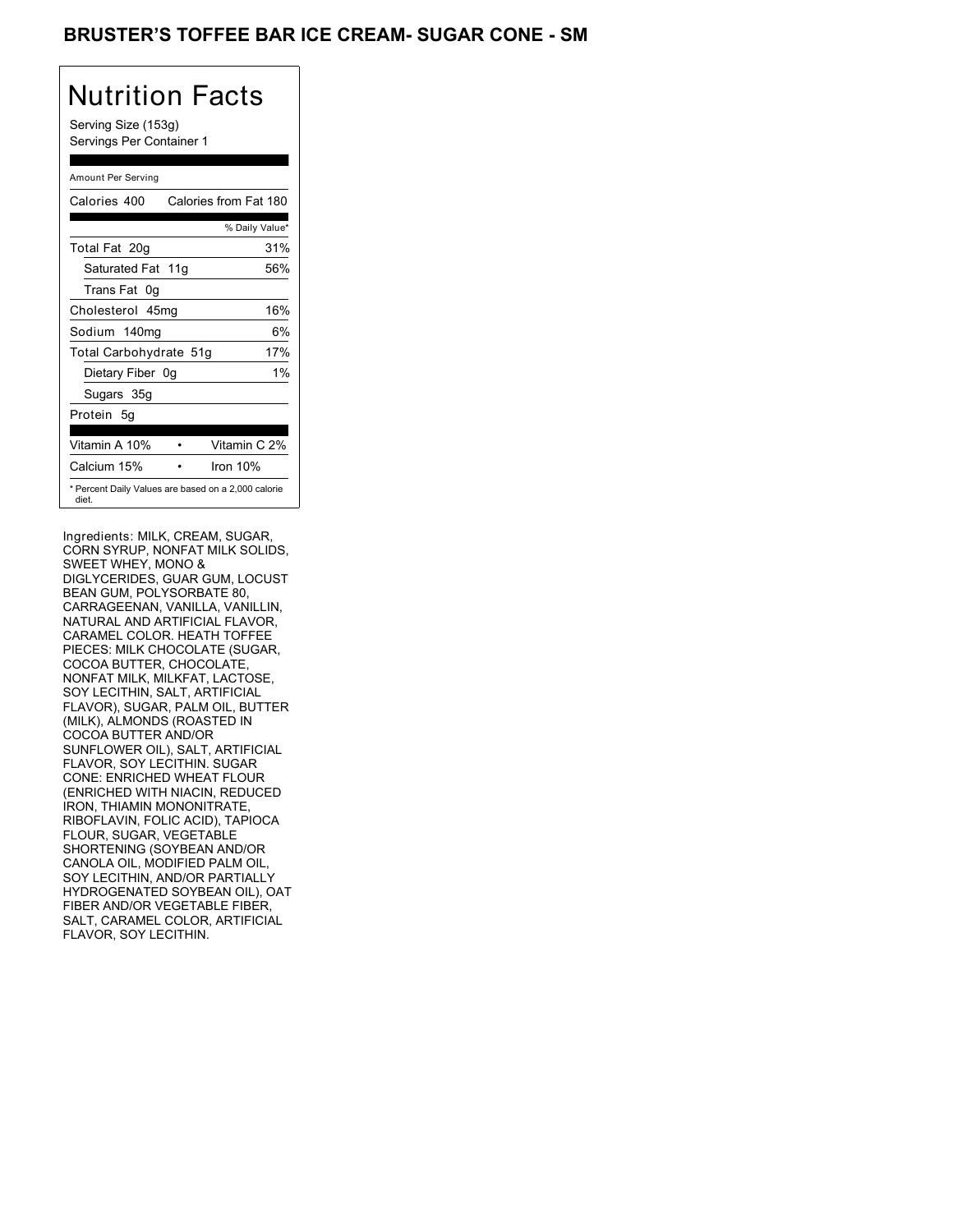## BRUSTER'S TOFFEE BAR ICE CREAM- SUGAR CONE - REG

# Nutrition Facts

Serving Size (223g) Servings Per Container 1

### Amount Per Serving

| Calories 570           | Calories from Fat 270                               |
|------------------------|-----------------------------------------------------|
|                        | % Daily Value*                                      |
| Total Fat 30g          | 46%                                                 |
| Saturated Fat 17g      | 84%                                                 |
| Trans Fat 0q           |                                                     |
| Cholesterol 70mg       | 23%                                                 |
| Sodium 200mg           | 9%                                                  |
| Total Carbohydrate 70g | 23%                                                 |
| Dietary Fiber 0g       | $1\%$                                               |
| Sugars 51g             |                                                     |
| Protein 7q             |                                                     |
| Vitamin A 15%          | Vitamin C 4%                                        |
| Calcium 20%            | Iron $15%$                                          |
| diet.                  | * Percent Daily Values are based on a 2,000 calorie |

Ingredients: MILK, CREAM, SUGAR, CORN SYRUP, NONFAT MILK SOLIDS, SWEET WHEY, MONO & DIGLYCERIDES, GUAR GUM, LOCUST BEAN GUM, POLYSORBATE 80, CARRAGEENAN, VANILLA, VANILLIN, NATURAL AND ARTIFICIAL FLAVOR, CARAMEL COLOR. HEATH TOFFEE PIECES: MILK CHOCOLATE (SUGAR, COCOA BUTTER, CHOCOLATE, NONFAT MILK, MILKFAT, LACTOSE, SOY LECITHIN, SALT, ARTIFICIAL FLAVOR), SUGAR, PALM OIL, BUTTER (MILK), ALMONDS (ROASTED IN COCOA BUTTER AND/OR SUNFLOWER OIL), SALT, ARTIFICIAL FLAVOR, SOY LECITHIN. SUGAR CONE: ENRICHED WHEAT FLOUR (ENRICHED WITH NIACIN, REDUCED IRON, THIAMIN MONONITRATE, RIBOFLAVIN, FOLIC ACID), TAPIOCA FLOUR, SUGAR, VEGETABLE SHORTENING (SOYBEAN AND/OR CANOLA OIL, MODIFIED PALM OIL, SOY LECITHIN, AND/OR PARTIALLY HYDROGENATED SOYBEAN OIL), OAT FIBER AND/OR VEGETABLE FIBER, SALT, CARAMEL COLOR, ARTIFICIAL FLAVOR, SOY LECITHIN.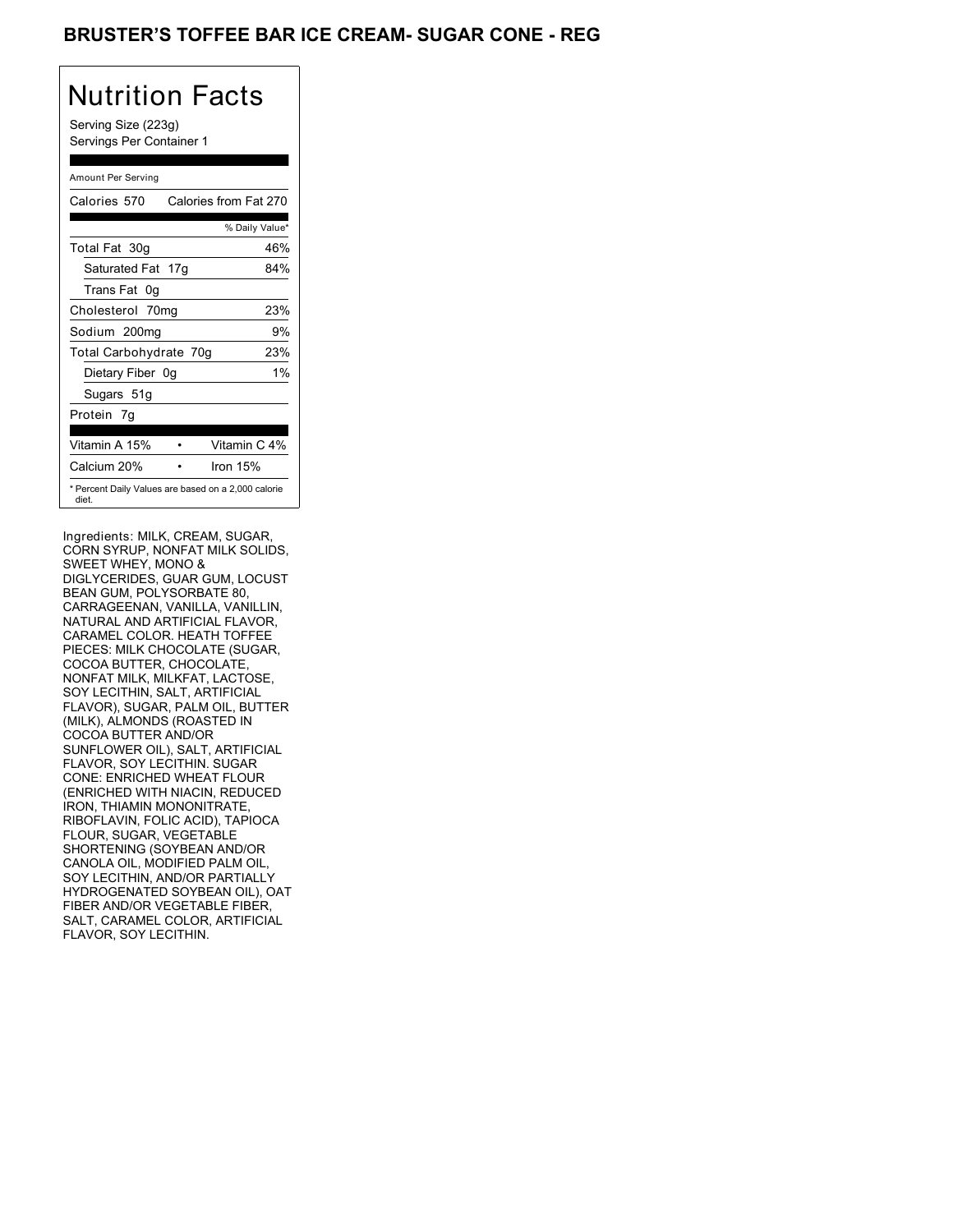## BRUSTER'S TOFFEE BAR ICE CREAM- SUGAR CONE - LG

# Nutrition Facts

Serving Size (293g) Servings Per Container 1

### Amount Per Serving

| Calories 750           | Calories from Fat 350                               |
|------------------------|-----------------------------------------------------|
|                        | % Daily Value*                                      |
| Total Fat 39q          | 61%                                                 |
| Saturated Fat 22g      | 112%                                                |
| Trans Fat 0q           |                                                     |
| Cholesterol 95mg       | 31%                                                 |
| Sodium 270mg           | 11%                                                 |
| Total Carbohydrate 90g | 30%                                                 |
| Dietary Fiber 0g       | $1\%$                                               |
| Sugars 67g             |                                                     |
| Protein 9q             |                                                     |
| Vitamin A 20%          | Vitamin C 6%                                        |
| Calcium 30%            | Iron 20%                                            |
| diet.                  | * Percent Daily Values are based on a 2,000 calorie |

Ingredients: MILK, CREAM, SUGAR, CORN SYRUP, NONFAT MILK SOLIDS, SWEET WHEY, MONO & DIGLYCERIDES, GUAR GUM, LOCUST BEAN GUM, POLYSORBATE 80, CARRAGEENAN, VANILLA, VANILLIN, NATURAL AND ARTIFICIAL FLAVOR, CARAMEL COLOR. HEATH TOFFEE PIECES: MILK CHOCOLATE (SUGAR, COCOA BUTTER, CHOCOLATE, NONFAT MILK, MILKFAT, LACTOSE, SOY LECITHIN, SALT, ARTIFICIAL FLAVOR), SUGAR, PALM OIL, BUTTER (MILK), ALMONDS (ROASTED IN COCOA BUTTER AND/OR SUNFLOWER OIL), SALT, ARTIFICIAL FLAVOR, SOY LECITHIN. SUGAR CONE: ENRICHED WHEAT FLOUR (ENRICHED WITH NIACIN, REDUCED IRON, THIAMIN MONONITRATE, RIBOFLAVIN, FOLIC ACID), TAPIOCA FLOUR, SUGAR, VEGETABLE SHORTENING (SOYBEAN AND/OR CANOLA OIL, MODIFIED PALM OIL, SOY LECITHIN, AND/OR PARTIALLY HYDROGENATED SOYBEAN OIL), OAT FIBER AND/OR VEGETABLE FIBER, SALT, CARAMEL COLOR, ARTIFICIAL FLAVOR, SOY LECITHIN.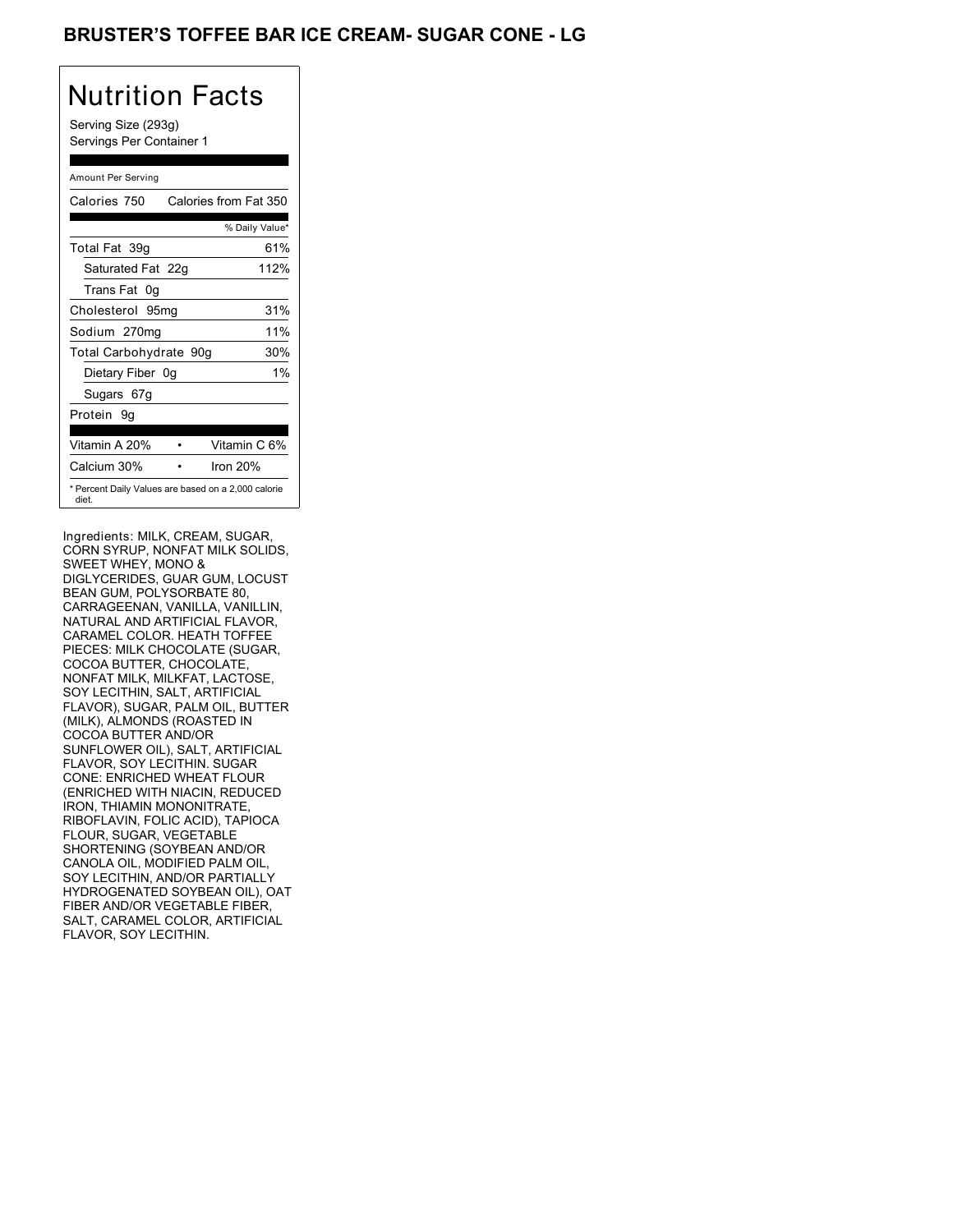## BRUSTER'S TOFFEE BAR ICE CREAM- CAKE CONE - SM

## Nutrition Facts

Serving Size (146g) Servings Per Container 1

### Amount Per Serving

| Calories 370           | Calories from Fat 180                               |
|------------------------|-----------------------------------------------------|
|                        | % Daily Value*                                      |
| Total Fat 20g          | 30%                                                 |
| Saturated Fat 11g      | 56%                                                 |
| Trans Fat 0q           |                                                     |
| Cholesterol 45mg       | 16%                                                 |
| Sodium 135mg           | 6%                                                  |
| Total Carbohydrate 44g | 15%                                                 |
| Dietary Fiber 0g       | $1\%$                                               |
| Sugars 32g             |                                                     |
| Protein 5q             |                                                     |
| Vitamin A 10%          | Vitamin C 2%                                        |
| Calcium 15%            | Iron 10%                                            |
| diet.                  | * Percent Daily Values are based on a 2,000 calorie |

Ingredients: MILK, CREAM, SUGAR, CORN SYRUP, NONFAT MILK SOLIDS, SWEET WHEY, MONO & DIGLYCERIDES, GUAR GUM, LOCUST BEAN GUM, POLYSORBATE 80, CARRAGEENAN, VANILLA, VANILLIN, NATURAL AND ARTIFICIAL FLAVOR, CARAMEL COLOR. HEATH TOFFEE PIECES: MILK CHOCOLATE (SUGAR, COCOA BUTTER, CHOCOLATE, NONFAT MILK, MILKFAT, LACTOSE, SOY LECITHIN, SALT, ARTIFICIAL FLAVOR), SUGAR, PALM OIL, BUTTER (MILK), ALMONDS (ROASTED IN COCOA BUTTER AND/OR SUNFLOWER OIL), SALT, ARTIFICIAL FLAVOR, SOY LECITHIN. CAKE CONE: ENRICHED WHEAT FLOUR (ENRICHED WITH NIACIN, REDUCED IRON, THIAMIN MONONITRATE, RIBOFLAVIN, FOLIC ACID), TAPIOCA FLOUR, SUGAR, VEGETABLE OIL SHORTENING (SOYBEAN AND/OR CANOLA OIL, MODIFIED PALM OIL, SOY LECITHIN, AND/OR PARTIALLY HYDROGENATED SOYBEAN OIL), LEAVENING (SODIUM BICARBONATE, AMMONIUM BICARBONATE), SALT, NATURAL FLAVOR, ANNATTO (VEGETABLE COLOR).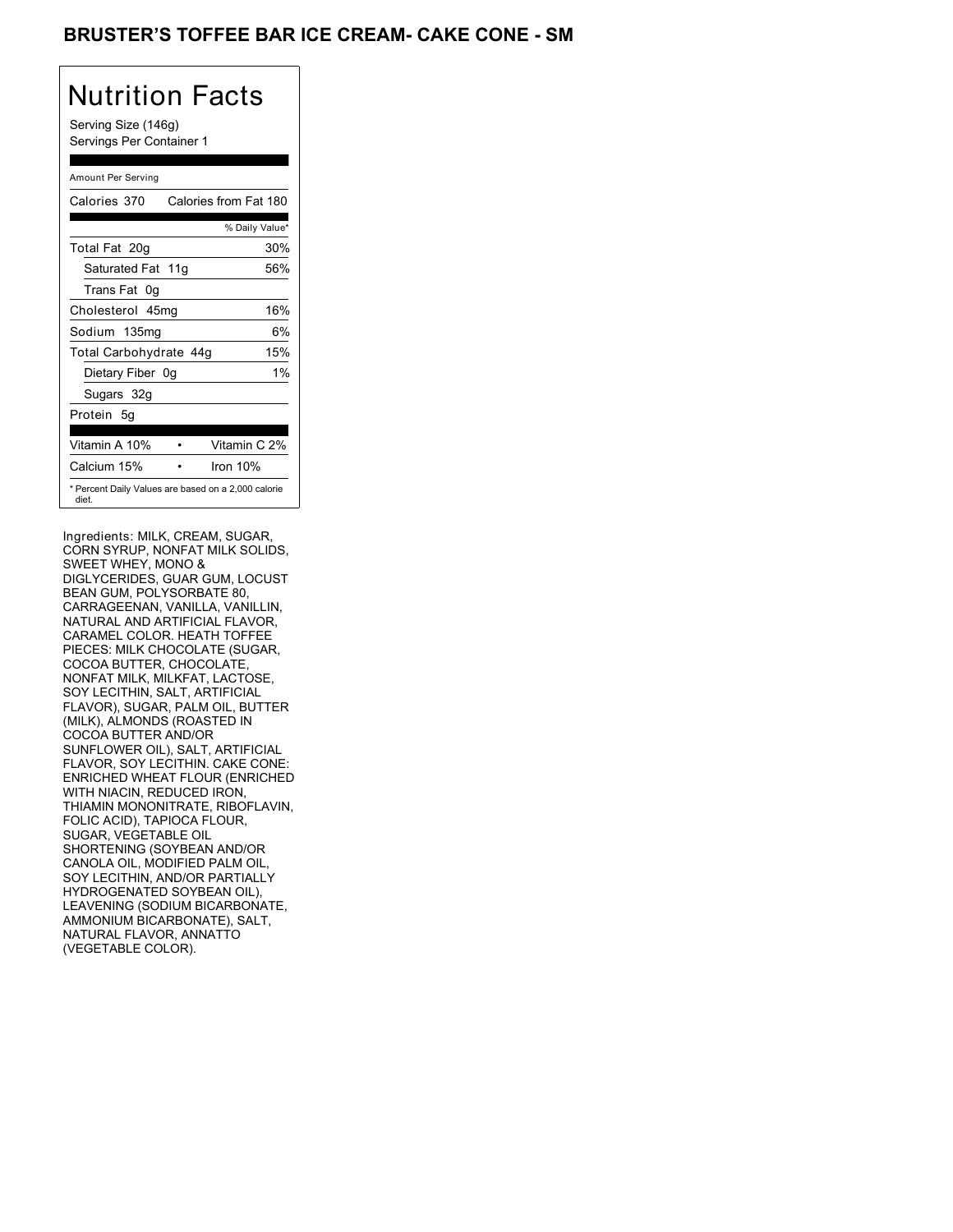## **BRUSTER'S TOFFEE BAR ICE CREAM- CAKE CONE - REG**

## Nutrition Facts

Serving Size (216g) Servings Per Container 1

### Amount Per Serving

| Calories 550           | Calories from Fat 270                               |
|------------------------|-----------------------------------------------------|
|                        | % Daily Value*                                      |
| Total Fat 29q          | 45%                                                 |
| Saturated Fat 17g      | 84%                                                 |
| Trans Fat 0q           |                                                     |
| Cholesterol 70mg       | 23%                                                 |
| Sodium 190mg           | 8%                                                  |
| Total Carbohydrate 63g | 21%                                                 |
| Dietary Fiber 0g       | $1\%$                                               |
| Sugars 48g             |                                                     |
| Protein 7g             |                                                     |
|                        |                                                     |
| Vitamin A 15%          | Vitamin C 4%                                        |
| Calcium 20%            | Iron 15%                                            |
| diet.                  | * Percent Daily Values are based on a 2,000 calorie |

Ingredients: MILK, CREAM, SUGAR, CORN SYRUP, NONFAT MILK SOLIDS, SWEET WHEY, MONO & DIGLYCERIDES, GUAR GUM, LOCUST BEAN GUM, POLYSORBATE 80, CARRAGEENAN, VANILLA, VANILLIN, NATURAL AND ARTIFICIAL FLAVOR, CARAMEL COLOR. HEATH TOFFEE PIECES: MILK CHOCOLATE (SUGAR, COCOA BUTTER, CHOCOLATE, NONFAT MILK, MILKFAT, LACTOSE, SOY LECITHIN, SALT, ARTIFICIAL FLAVOR), SUGAR, PALM OIL, BUTTER (MILK), ALMONDS (ROASTED IN COCOA BUTTER AND/OR SUNFLOWER OIL), SALT, ARTIFICIAL FLAVOR, SOY LECITHIN. CAKE CONE: ENRICHED WHEAT FLOUR (ENRICHED WITH NIACIN, REDUCED IRON, THIAMIN MONONITRATE, RIBOFLAVIN, FOLIC ACID), TAPIOCA FLOUR, SUGAR, VEGETABLE OIL SHORTENING (SOYBEAN AND/OR CANOLA OIL, MODIFIED PALM OIL, SOY LECITHIN, AND/OR PARTIALLY HYDROGENATED SOYBEAN OIL), LEAVENING (SODIUM BICARBONATE, AMMONIUM BICARBONATE), SALT, NATURAL FLAVOR, ANNATTO (VEGETABLE COLOR).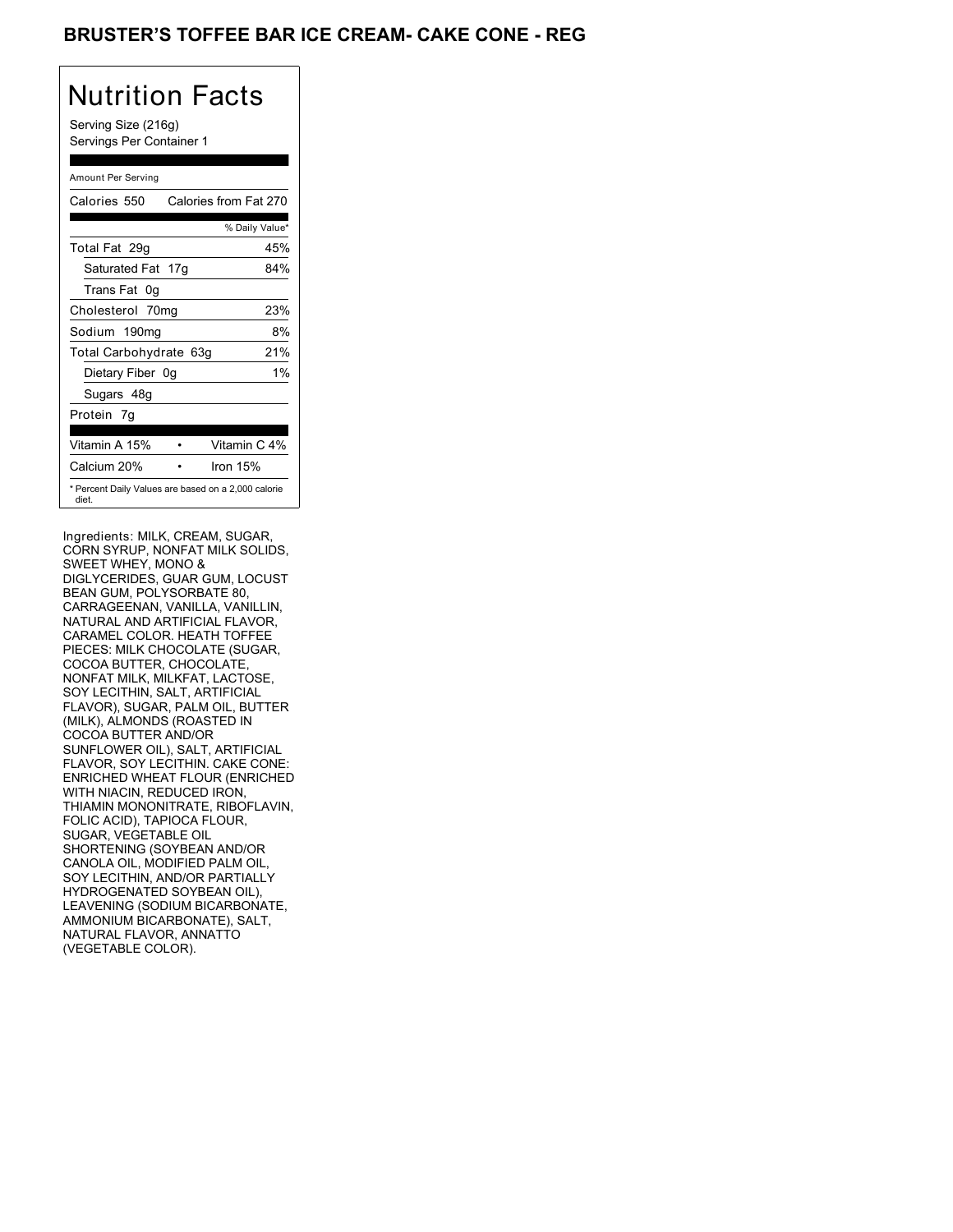## **BRUSTER'S TOFFEE BAR ICE CREAM- CAKE CONE - LG**

# Nutrition Facts

Serving Size (286g) Servings Per Container 1

### Amount Per Serving

| Calories 720           | Calories from Fat 350                               |
|------------------------|-----------------------------------------------------|
|                        | % Daily Value*                                      |
| Total Fat 39q          | 60%                                                 |
| Saturated Fat 22g      | 112%                                                |
| Trans Fat 0q           |                                                     |
| Cholesterol 95mg       | 31%                                                 |
| Sodium 260mg           | 11%                                                 |
| Total Carbohydrate 83g | 28%                                                 |
| Dietary Fiber 0g       | $1\%$                                               |
| Sugars 64g             |                                                     |
| Protein 9q             |                                                     |
| Vitamin A 20%          | Vitamin C 6%                                        |
| Calcium 25%            | Iron 20%                                            |
| diet.                  | * Percent Daily Values are based on a 2,000 calorie |

Ingredients: MILK, CREAM, SUGAR, CORN SYRUP, NONFAT MILK SOLIDS, SWEET WHEY, MONO & DIGLYCERIDES, GUAR GUM, LOCUST BEAN GUM, POLYSORBATE 80, CARRAGEENAN, VANILLA, VANILLIN, NATURAL AND ARTIFICIAL FLAVOR, CARAMEL COLOR. HEATH TOFFEE PIECES: MILK CHOCOLATE (SUGAR, COCOA BUTTER, CHOCOLATE, NONFAT MILK, MILKFAT, LACTOSE, SOY LECITHIN, SALT, ARTIFICIAL FLAVOR), SUGAR, PALM OIL, BUTTER (MILK), ALMONDS (ROASTED IN COCOA BUTTER AND/OR SUNFLOWER OIL), SALT, ARTIFICIAL FLAVOR, SOY LECITHIN. CAKE CONE: ENRICHED WHEAT FLOUR (ENRICHED WITH NIACIN, REDUCED IRON, THIAMIN MONONITRATE, RIBOFLAVIN, FOLIC ACID), TAPIOCA FLOUR, SUGAR, VEGETABLE OIL SHORTENING (SOYBEAN AND/OR CANOLA OIL, MODIFIED PALM OIL, SOY LECITHIN, AND/OR PARTIALLY HYDROGENATED SOYBEAN OIL), LEAVENING (SODIUM BICARBONATE, AMMONIUM BICARBONATE), SALT, NATURAL FLAVOR, ANNATTO (VEGETABLE COLOR).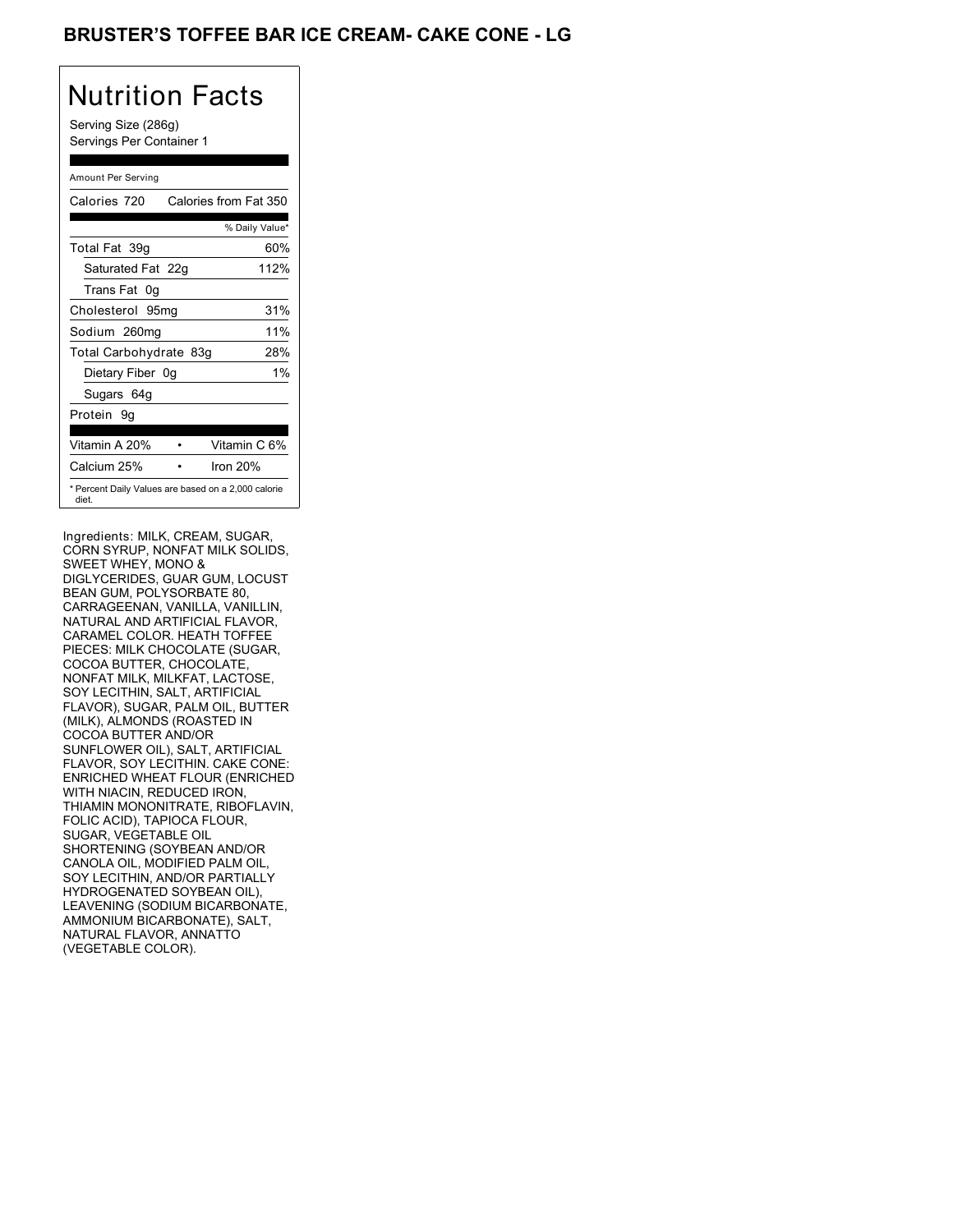### BRUSTER'S TOFFEE BAR ICE CREAM- WAFFLE CONE - SM

# Nutrition Facts

Serving Size (170g) Servings Per Container 1

### Amount Per Serving

| Calories 470           | Calories from Fat 200                               |
|------------------------|-----------------------------------------------------|
|                        | % Daily Value*                                      |
| Total Fat 23g          | 35%                                                 |
| Saturated Fat 12g      | 60%                                                 |
| Trans Fat 0q           |                                                     |
| Cholesterol 55mg       | 18%                                                 |
| Sodium 125mg           | 5%                                                  |
| Total Carbohydrate 62g | 21%                                                 |
| Dietary Fiber 0g       | $1\%$                                               |
| Sugars 42g             |                                                     |
| Protein 6q             |                                                     |
| Vitamin A 10%          | Vitamin C 2%                                        |
| Calcium 15%            | Iron 10%                                            |
| diet.                  | * Percent Daily Values are based on a 2,000 calorie |

Ingredients: MILK, CREAM, SUGAR, CORN SYRUP, NONFAT MILK SOLIDS, SWEET WHEY, MONO & DIGLYCERIDES, GUAR GUM, LOCUST BEAN GUM, POLYSORBATE 80, CARRAGEENAN, VANILLA, VANILLIN, NATURAL AND ARTIFICIAL FLAVOR, CARAMEL COLOR. HEATH TOFFEE PIECES: MILK CHOCOLATE (SUGAR, COCOA BUTTER, CHOCOLATE, NONFAT MILK, MILKFAT, LACTOSE, SOY LECITHIN, SALT, ARTIFICIAL FLAVOR), SUGAR, PALM OIL, BUTTER (MILK), ALMONDS (ROASTED IN COCOA BUTTER AND/OR SUNFLOWER OIL), SALT, ARTIFICIAL FLAVOR, SOY LECITHIN. WAFFLE CONE: ENRICHED BLEACHED WHEAT FLOUR (ENRICHED WITH NIACIN, REDUCED IRON, THIAMIN MONONITRATE, RIBOFLAVIN, FOLIC ACID), SUGAR, VEGETABLE SHORTENING (PARTIALLY HYDROGENATED SOYBEAN AND COTTONSEED OILS), WHOLE EGG, ARTIFICIAL FLAVOR (INCLUDING MALTODEXTRIN, MODIFIED CORNSTARCH, BUTTER, BUTTERMILK), DEXTROSE, SOY LECITHIN, ARTIFICIAL VANILLA FLAVOR.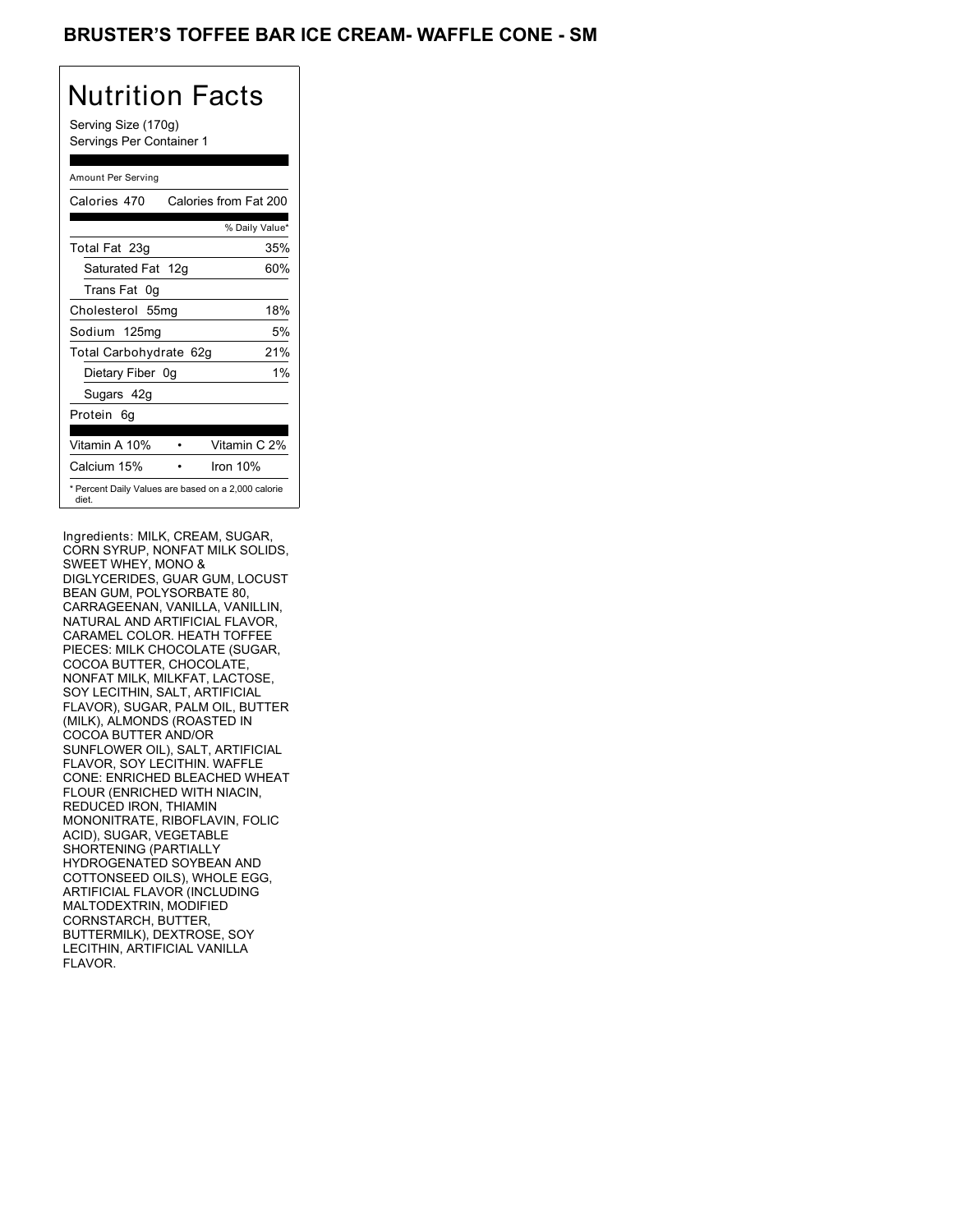### BRUSTER'S TOFFEE BAR ICE CREAM- WAFFLE CONE - REG

# Nutrition Facts

Serving Size (240g) Servings Per Container 1

### Amount Per Serving

| Calories 650           | Calories from Fat 290                               |
|------------------------|-----------------------------------------------------|
|                        | % Daily Value*                                      |
| Total Fat 33g          | 50%                                                 |
| Saturated Fat 18g      | 88%                                                 |
| Trans Fat 0q           |                                                     |
| Cholesterol 80mg       | 26%                                                 |
| Sodium 180mg           | 8%                                                  |
| Total Carbohydrate 81g | 27%                                                 |
| Dietary Fiber 0g       | $1\%$                                               |
| Sugars 58g             |                                                     |
| Protein 8q             |                                                     |
| Vitamin A 15%          | Vitamin C 4%                                        |
| Calcium 20%            | Iron 15%                                            |
| diet.                  | * Percent Daily Values are based on a 2,000 calorie |

Ingredients: MILK, CREAM, SUGAR, CORN SYRUP, NONFAT MILK SOLIDS, SWEET WHEY, MONO & DIGLYCERIDES, GUAR GUM, LOCUST BEAN GUM, POLYSORBATE 80, CARRAGEENAN, VANILLA, VANILLIN, NATURAL AND ARTIFICIAL FLAVOR, CARAMEL COLOR. HEATH TOFFEE PIECES: MILK CHOCOLATE (SUGAR, COCOA BUTTER, CHOCOLATE, NONFAT MILK, MILKFAT, LACTOSE, SOY LECITHIN, SALT, ARTIFICIAL FLAVOR), SUGAR, PALM OIL, BUTTER (MILK), ALMONDS (ROASTED IN COCOA BUTTER AND/OR SUNFLOWER OIL), SALT, ARTIFICIAL FLAVOR, SOY LECITHIN. WAFFLE CONE: ENRICHED BLEACHED WHEAT FLOUR (ENRICHED WITH NIACIN, REDUCED IRON, THIAMIN MONONITRATE, RIBOFLAVIN, FOLIC ACID), SUGAR, VEGETABLE SHORTENING (PARTIALLY HYDROGENATED SOYBEAN AND COTTONSEED OILS), WHOLE EGG, ARTIFICIAL FLAVOR (INCLUDING MALTODEXTRIN, MODIFIED CORNSTARCH, BUTTER, BUTTERMILK), DEXTROSE, SOY LECITHIN, ARTIFICIAL VANILLA FLAVOR.